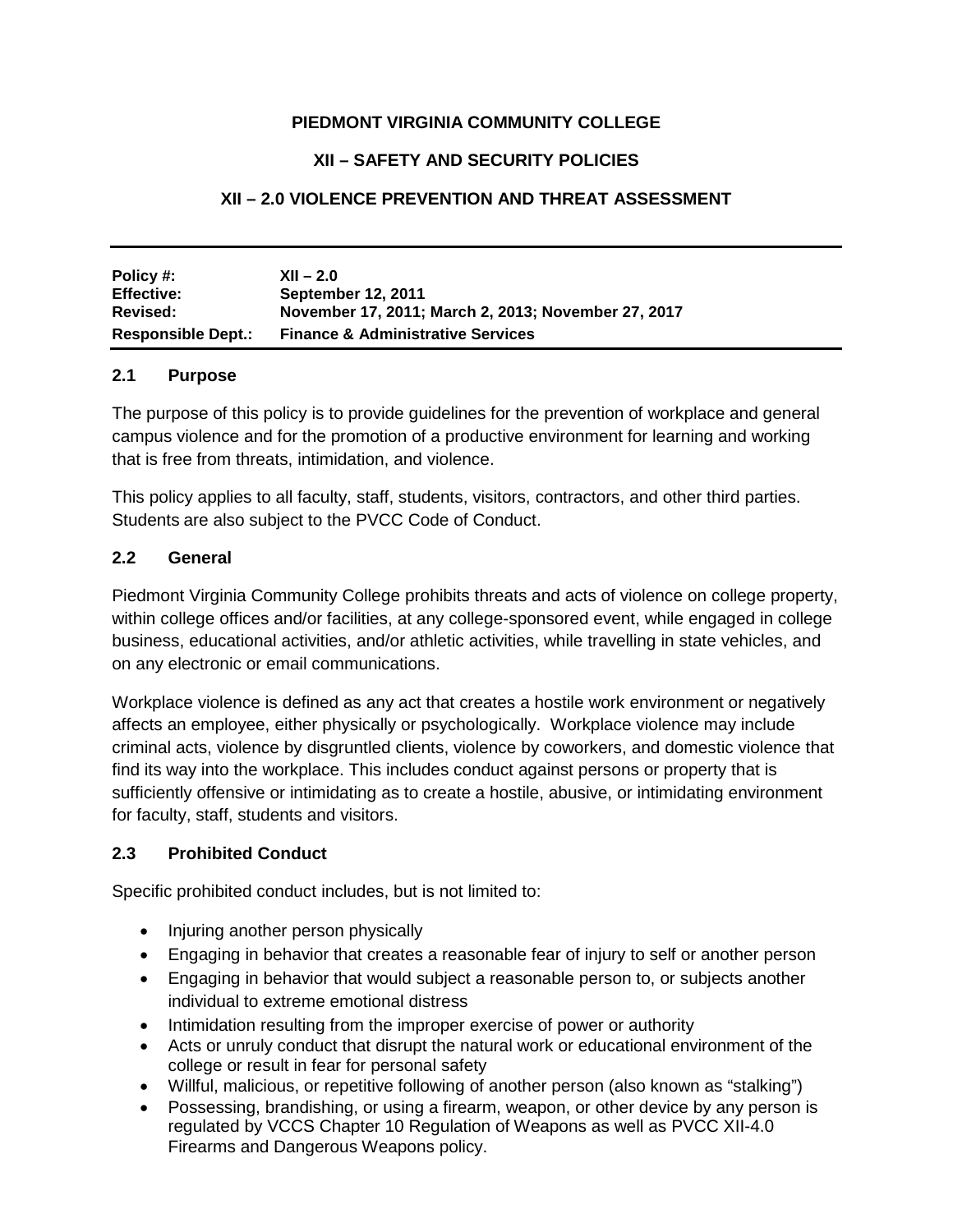- Slurs or derogatory remarks regarding another person's ethnicity, national origin, gender, religion or religious affiliation, disability or sexual orientation
- Intimidation by bullying, using "fighting words" or profanity, or exhibiting obscene gestures which create in the mind of an individual a reasonable belief of immediate harm
- Physically touching another individual in an intimidating, malicious, or sexually harassing manner including hitting, slapping, poking, kicking, pinching, grabbing, pushing, etc.
- Intentionally damaging property
- Threatening to injure an individual (including oneself) or to damage property
- Committing injurious acts motivated by, or related to, domestic violence or sexual harassment
- Harassment via threatening telephone calls, letters, or other forms of written or electronic communications
- Acts of conspiracy to intimidate or attempt to coerce an individual to commit a wrongful act, as defined by applicable law, administrative rule, policy, or work rule
- Retaliating against any employee or student who, in good faith, reports a violation of this policy

# **2.4 Reporting Threats or Incidents of Workplace Violence**

All employees and students must report incidents or threat of violence to their immediate supervisor, the Human Resource Office, campus security, and/or to the Violence Prevention and Threat Assessment Team. The PVCC Incident Report Form (available on the PVCC website) should be used to file a report. Copies of all written incident reports involving actual or alleged workplace violence or threats will be provided to the Human Resources Officer, the Vice President for Finance and Administrative Services, the Vice President for Instruction and Student Services, the Dean of Student Services, and the Security Supervisor as appropriate.

No person who, in good faith, reports threatening or otherwise troubling behavior in accordance with this policy will be subject to retaliation.

# **2.5 Investigation of Incidents**

All reports of actual or alleged workplace violence and threats will be investigated by the proper authority. Unless resolved by the immediate supervisor, reports involving college employees will be investigated by the Human Resources Officer and the Security Supervisor. Reports involving students will be investigated by the Dean of Student Services and the Security Supervisor. Reports involving visitors will be investigated by the Vice President for Finance and Administrative Services and the Security Supervisor.

# **2.6 Policy Violations**

All alleged violations of this policy will be taken seriously and immediately reviewed to determine whether further investigation is warranted.

1. Employees violating this policy will be subject to disciplinary action up to and including termination of employment and criminal prosecution using existing policies and procedures including Section 3 of the VCCS Policy Manual or DHRM Policy 1.60, Standards of Conduct. Additionally, employees who are identified as engaging in the use of threatening language or behavior may be required, as a condition of continued employment, to participate in a mental health evaluation as part of a threat assessment